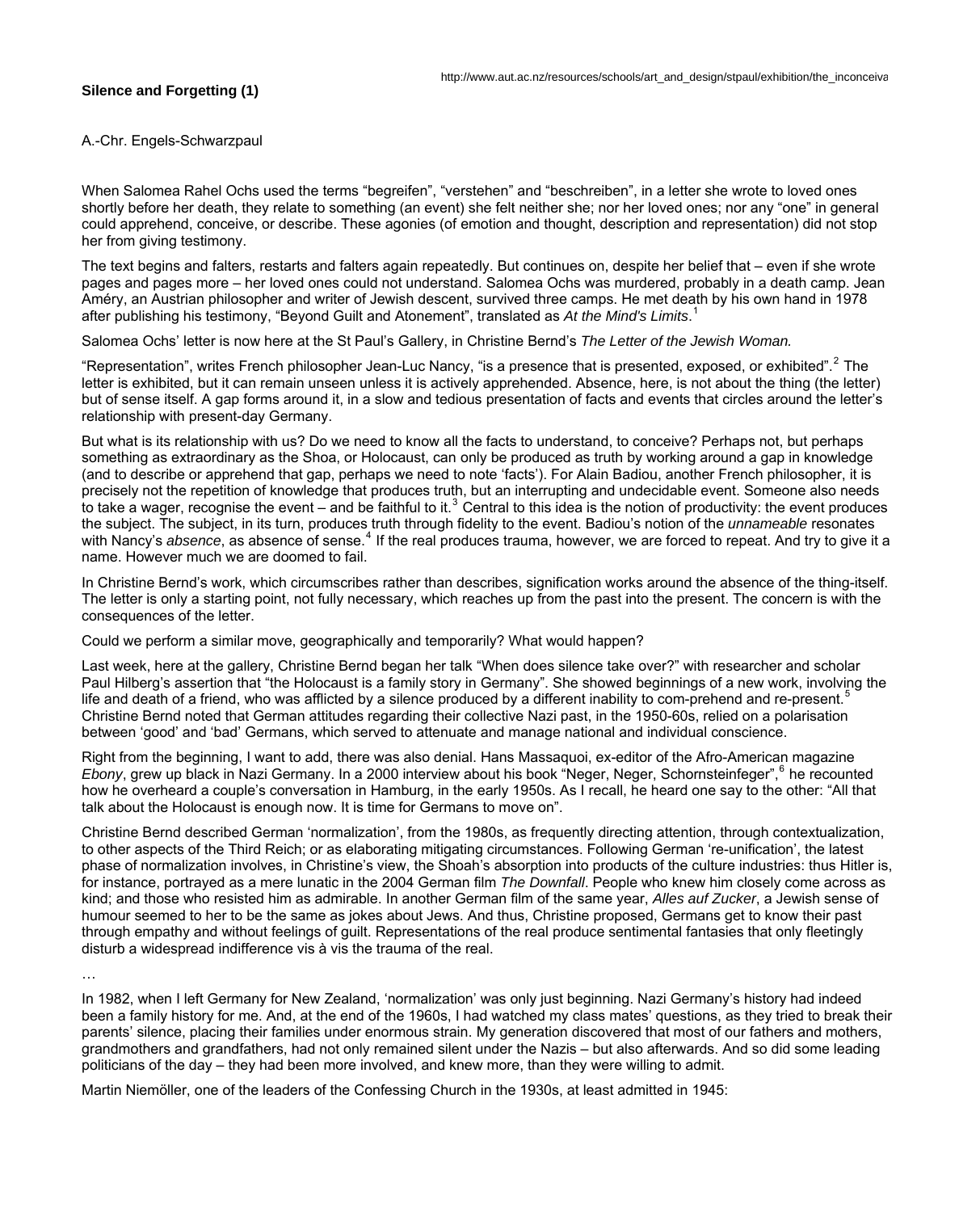When the Nazis came for the [communists](http://en.wikipedia.org/wiki/Communist), I remained silent; I was not a communist.

When they locked up the [social democrats,](http://en.wikipedia.org/wiki/Social_democrat) I remained silent; I was not a social democrat.

When they came for the [trade unionists](http://en.wikipedia.org/wiki/Trade_union), I did not speak out; I was not a trade unionist.

When they came for the [Jews,](http://en.wikipedia.org/wiki/Jew) I did not speak out; I was not a Jew.

When they came for me, there was no one left to speak out.<sup>[7](#page-4-1)</sup>

…

What had I read about New Zealand, before I arrived in 19[8](#page-4-1)2, suggested that it had the "best race relations in the world".<sup>8</sup> Very soon, however, I started to question this view. For a year or so, the only Māori I saw were either in the ditches on the side of the road, or at the back of the bus on my way home to Epsom. I never met any in social situations, such as dinner invitations or parties. What I observed on such occasions, whenever the colonial past came up, seemed like a guilt and denial regarding Māori, by Pākehā, that was similar to the guilt and denial I had experienced in Germany towards Jews. My questions were often met with platitudes, evasiveness and discomfort, not unlike to what I had experienced growing up in Germany.

Māori art was in museums, not in galleries, and Pākehā would either ignore it, or take connoisseur attitudes that failed to convince me. Te Reo Māori was considered a dying language. New Zealand, or at least Auckland as I first experienced it, was surprisingly segregated and often resembled an Apartheid society. Hardly anyone around me had Māori friends or even acquaintances. This was, for many reasons, to be expected in Epsom. It was more surprising in Grey Lynn, where I lived later.

I felt extremely uncomfortable about this reality and alienated from mainstream Pākehā culture, not only because I disagreed with what I observed – that I found the racism I encountered politically and emotionally hard to take. Marrying a man of Ngati Porou and German ancestry in 1984 hugely changed my life. While, until then, my objections were largely from an outsider's position, I now became personally embroiled in the hurtful divide within New Zealand, and had to learn to deal with it. My husband's German ancestry was ironically Jewish, and so, when we went to Germany in 1985 to live there together, we experienced a complex mixture: of anti- and philo-Semitism, of desire for the exotic paired with straightforward racism. We both had to live through a lot of turmoil before we learned to live with that, in turn.

Back in Aotearoa, in 1992, we found a changed situation. Previously blatant racism had diminished considerably, and I met more Pākehā who openly expressed their dissent with institutional and personal discrimination against Māori. When our marriage ended in 2002, I found myself in a predominantly Pākehā environment, for the first time in a long time. At first, I noted a huge relief: mainstream life was much easier. But soon, this feeling was replaced by a growing awareness that something was missing. The normality of daily interaction with Māori friends and family had felt like a living Treaty partnership, a partnership built on mutual respect and understanding – despite, and including, sometimes piercing arguments.

Without that everyday personal contact with Māori, I became more aware of how this partnership is not fully functional, recognised and appreciated by New Zealand society as a whole. There is an absence, a gap … which is, again but in a different way, about the non-representation of the real – whether through inability, unwillingness or injunction. At my workplace, very few of the debates and negotiations I was used to take place. There aren't many people to have those debates with. Our student population represents not even New Zealand's demographics, let alone Auckland's. It is far from what one would normally understand as a partnership. And yet, working in my present context at AUT is in many ways better than much of what I experienced before.

But even here, decisions are often made by Pākehā for Māori – in the belief that they know what is good for them. We still have a long way to go before institutions such as this University could represent some of the real in New Zealand. And even further to go before the general population comes to terms with some of the more difficult and painful moments in New Zealand history. Right now, the gap around the real is often prematurely closed by one party's set of representations. Most people seem to think this is normal. Not surprisingly, perhaps, given that this has been the case for more than a hundred years.

But there is a history that would indicate it is not normal. A history that some would like to forget and move on from, like the couple Massaquoi overheard in Hamburg in the 1950s. A history that is continued, in Germany, when a young man visiting Christine Bernd's exhibition generally liked it, but did not want to read the letter. Not, he said, because he was scared of its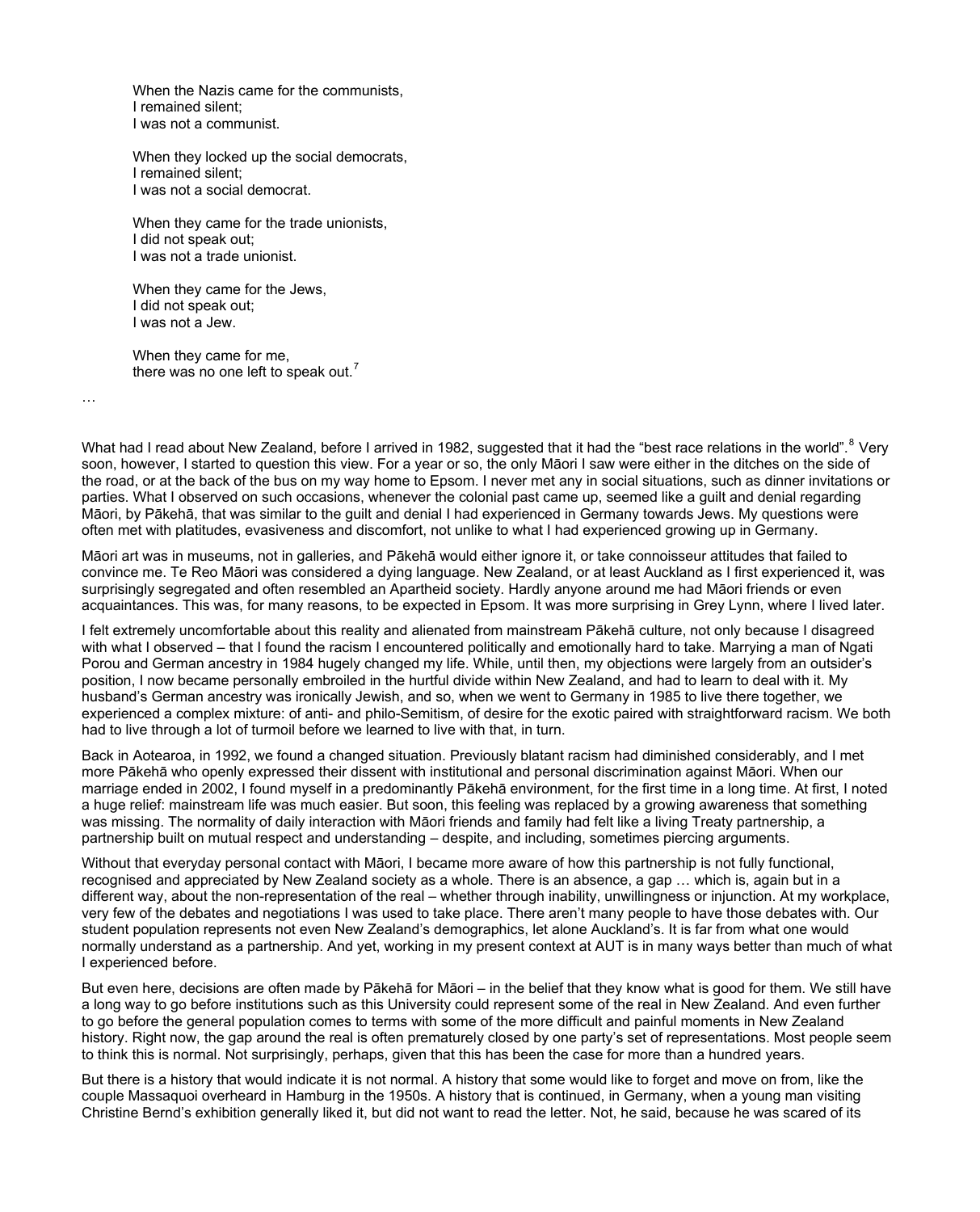content. No, he thought that he knew it all already. By growing up with this never-ending feeling of guilt. There should be an end to this now, he thought.

…

In 2000, in a speech about post-colonial stress to a group of psychologists, Tariana Turia drew a parallel between the Holocaust in Germany and holocausts suffered by indigenous peoples like Māori.<sup>[9](#page-4-1)</sup> Turia's controversial use of language met with 'general disapproval', to say the least.<sup>[10](#page-4-1)</sup> In its extreme, a letter to the Editor (quoted in an *Insight* feature) appealed to the Prime Minister to close the gap "that sits below the nose" of Tariana Turia – to silence her.<sup>[11](#page-4-1)</sup> Taranaki Māori's brutality in the Chathams, known at the time and tolerated by the Pākehā, was cited to demonstrate that Māori are no innocent victims.<sup>[12](#page-4-1)</sup> But nothing changes the fact that, when Parihaka was invaded on 5 November 1881, there was no resistance. Te Whiti and Tohu had inspired an imaginative politics of non-violent resistance all through.

On the side of the colonial troupes, Major Atkinson was reported in the 7 June 1879 *Taranaki Herald* as hoping that, "if war did come, the natives would be exterminated".<sup>[13](#page-4-1)</sup> A Taranaki newspaper editor considered the situation "one of the greatest" blessings New Zealand ever experienced, for without doubt it will be a war of extermination … the death-blow to the Māori race".<sup>[14](#page-4-1)</sup> Holocaust or not, what happened in Taranaki was clearly in breach of the Treaty of Waitangi and only technically legalised by hastily fabricated laws.<sup>[15](#page-4-1)</sup> Legal matters are for tribunals and courts to deal with – responsibility and guilt, as Mark Jackson writes in the catalogue to this exhibition, "are outside of the law".

In such contexts, matters are rarely black or white, good or bad – Germans still have to come to terms with this ambiguity. Niemöller, the writer of the poem I read out before, was an anti-Semite until the end of the war. He proffered his active support, "in any capacity", to the Nazis as late as September 1939.<sup>[16](#page-4-1)</sup> On the other hand, many nameless Germans risked their lives to prevent as much as they could of the Holocaust. Similarly, there have been, from the beginning, Pākehā in New Zealand who resisted the dominant order and remained sensitive to a real other than their own, as well as its representations.

….

That Māori have their own historical responsibilities to consider is also an aspect of working through New Zealand history. On the other hand, it is still an attractive – if ruinous – option for Pākehā to search in Māori history for faults. If this search for "a truth" in colonial history serves only to legitimise their own short-fallings, then it will only prolong silence about history's impact on our present. For the recent present-past, one only has to think of the months of news reporting on Tuku's underpants. Such national pastimes may serve a political purpose: to repress discussion and thought about how one participates, as a resident in New Zealand, and as a citizen and person, in the consequences of historical injustices that still remain unresolved. Most of us know at least some of these consequences, and many would prefer to forget. And thus silence aids forgetting.

We remain silent, we do not talk about 'it', or only behind closed doors with those whom we know to more or less agree with us. And when others want to talk, openly, they are frequently embarrassed or ridiculed – and so they may shut up, too.

…

While there has been much change since the early eighties, New Zealand family histories today can still mean that Pākehā may discover, only after the death of a mother or aunt (for those are the ones who seem to leave behind such information in their diaries), that they have Māori ancestry. Often they search, for years and in vain, for information about their ancestors. A fate they share with many urban Māori. This is one way in which individuals and society pay for such silence, be it caused by inability, unwillingness or injunction. Failure to ask important questions about ourselves and our environment, even in our own families, is formative of our sense of self, of our consciousness – and perhaps as much for our unconscious. Social action then colludes with the symbolic Other, producing trauma, ideology, fantasy, or silence – which, in turn, produce their own conditions through repetition.

…

In Christine Bernd's narration of a German family history, it is clear how the consequences of Nazi crimes play themselves out and are transmitted over generations. The story ends with the illness and death of Gunhild Korfes, in whose estate Christine found Salomea Ochs' letter. No one will ever know how much Gunhild's illness was related to her family's silent agreement to remain silent. But it demonstrates how the real of the German past, which still impacts on the present, is represented in ways that merely repeat versions of an unchanged real.

Silence is also a failed representation, and thereby prevents the possibility of a healing through changing the ways in which the real is apprehended and represented.

…

Last week in New Zealand, Crown Counsellor Brendon Brown met with designers to consult about Cultural and Intellectual Property aspects of the Wai262 Waitangi Tribunal Claim. Hearings will resume in August, with a 21 - 25 August hearing in Auckland. If we were asked to offer expert advice – what would enable us to do so? What could our theories and practices, as artists, designers and educators, contribute to an informed and equitable hearing of these matters?

How often are we silent, how much do we forget?

How much do we participate in the healing of a real trauma through changing its representation?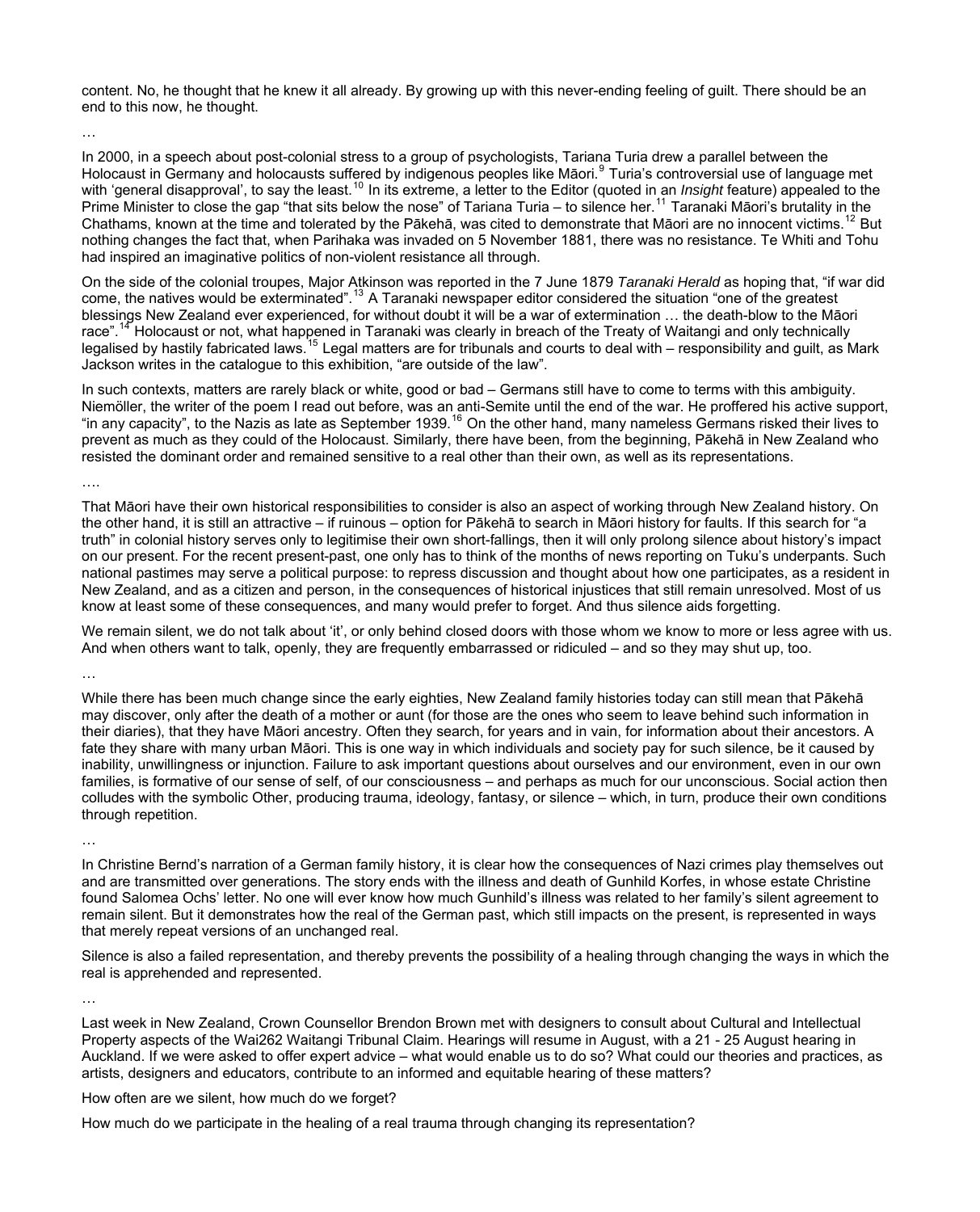To talk to you about this, like this, is still difficult. I had no idea what I got myself into when I accepted Leonhard Emmerling's invitation to give a talk that might connect the German theme with a New Zealand one. Thinking and writing this was a torture. For one does not just neutrally construct a bridge. Personal passion, hurt and disappointment, sometimes stood in the way of being able to talk to you. Not wanting to compare myself with Salomea Ochs in any other way, I still felt, after a while, that this was also about testimony. I knew I had to speak – but did not know how to. If, in the end, I can reach out to you tonight, it is only because I have friends who speak out – honestly and, at times, even mercilessly. You would not have wanted to listen to my first draft. What I can say to you tonight has been helped into a possibility of representation particularly by Lucy Holmes and Moana Nepia. I can speak also because I know that Natalie Robertson will pick up the threads in a moment.

I still live with my German history. Salomea Ochs' letter ends in defiance, with a call for action, for change. She asks for revenge.

When I first read this, I felt attacked, because of and despite myself. I was utterly confused.

That is part of the process: practically, it is often guilt that prevents the working through of painful issues.

My sense of guilt needs to be separated from her call for revenge. Then responsibility becomes possible.

## **References**

…

Améry, J. (1986). *At the mind's limits: contemplations by a survivor on Auschwitz and its realities*. New York: Schocken Books. Améry, J. (1986). *At the mind's limits: contemplations by a survivor on Auschwitz and its realities*. New York: Schocken Books. Badiou, A. (2003). *Infinite Thought. Truth and the Return to Philosophy*. London: Continuum.

Nancy, J.-L. (2005). Forbidden Representation (J. Fort, Trans.). In *The ground of the image*. New York: Fordham University Press.

Scott, D. (1975). *Ask that Mountain*. Auckland: Heinemann/Southern Cross.

Sontag, S. (2002). *Regarding the Pain of Others*. New York: Farrar, Straus & Giroux.

 $\frac{1}{1}$  Améry, 1986  $\mathfrak{p}$ 

3 "Such a subject is constituted by an utterance in the form of a wager. This utterance is as follows: 'This event has taken place, it is something which I can neither evaluate, nor demonstrate, but to which I shall be faithful.' To begin with, a subject is what fixes an undecidable event, because he or she takes the chance of deciding upon it." (Badiou, 2003: 63)

 For the importance of active or passive elements in the context of reception of images, see Susan Sontag (2002: 102): "People don't become inured to what they are shown. – if that is the right way to describe what happens – because of the *quantity* of images dumped on them. It is passivity that dulls feeling".<br><sup>4</sup><br>thout far does onticipating no

 "How far does anticipating potency of generic infinity go? My answer is that there is *always*, in any situation, a real point that *resists* this potency. I call this point the *unnameable* of the situation. It is what, within the situation, never has a name in the eyes of truth. ... This term fixes the limit of the potency of a truth. The unnameable is what is excluded from having a proper name, and what is alone in such exclusion. The unnameable is then the proper of the proper, so singular in its singularity that it does not even tolerate having a proper name. The unnameable is the point where the situation in its most intimate being is submitted to thought; in the pure presence that no knowledge can circumscribe. The unnameable is something like the inexpressible *real* of everything a truth authorizes to be said" (Badiou, 2003: 66).

Similarly, for Nancy, representation can never be a pure or full presence, nor even the replacement of an original reality (2005: 33). *Comprehend*: "1340, "to grasp with the mind," from L. comprehendere "to grasp, seize," from com- "completely" + prehendere "to catch hold hold of, seize" <http://www.etymonline.com/>.

*Represent*: "presentation of what does not amount to a presence, given and completed (or given completed) … the bringing to presence of an intelligible reality (or form) by the formal mediation of a sensory reality" (Nancy, 2005: 33).

 Massaquoi, 2000. The 1999 German title ("Neger, Neger, Schornsteinfeger!": meine Kindheit in Deutschland" literally translates as 'Nigger, Nigger, Chimney Sweep'. The book was also published, in 1999, as *Destined to witness: growing up black in Nazi Germany*. <sup>7</sup>

http://en.wikipedia.org/wiki/First\_they\_came... 8

http://www.teara.govt.nz/NewZealanders/NewZealandPeoples/TheNewZealanders/10/en

<sup>9</sup> <http://www.converge.org.nz/pma/tspeech.htm>. Turia stated that she did not wish not to enter the previous "our holocaust was worse then your holocaust debate", following Eddie Durie's 1996 description of the 1881 attack on Parihaka as a holocaust.<br><sup>10</sup> http://en.wikipedia.org/wiki/Taranaki

 However, "This Conference having substantial experience of the effects and processes of Imperialism and colonisation throughout Asia, Africa, the America's, Australia, Hawai'i, Greenland, Artic, Aotearoa, agree with the Waitangi Tribunal and the member of Parliament, Tariana Turia. …The limited definition that Pākehā politicians and commentators place on the term 'holocaust' indicates a denial to face up to the injustice perpetrated on Indigenous Peoples by colonisation and therefore a reluctance to find meaningful long term solutions and remedies. Limiting definitions such as 'holocaust' is a manifestation of racism. Whether murder, slaughter and dispossession was achieved indiscriminately through a musket, cannon, sword, legislation or a gas chamber is irrelevant in defining the term 'holocaust'." Wellington 8 September 2000. Official Statement of the Indigenous Peoples Conference regarding "holocaust" http://www.converge.org.nz/pma/tstat.htm<br>A Taranaki Holocaust? Produced by Sue Ingram and presented by Chris Wikaira. http://www

1990s @4:07mins.

 <sup>(</sup>Nancy, 2005: 36).